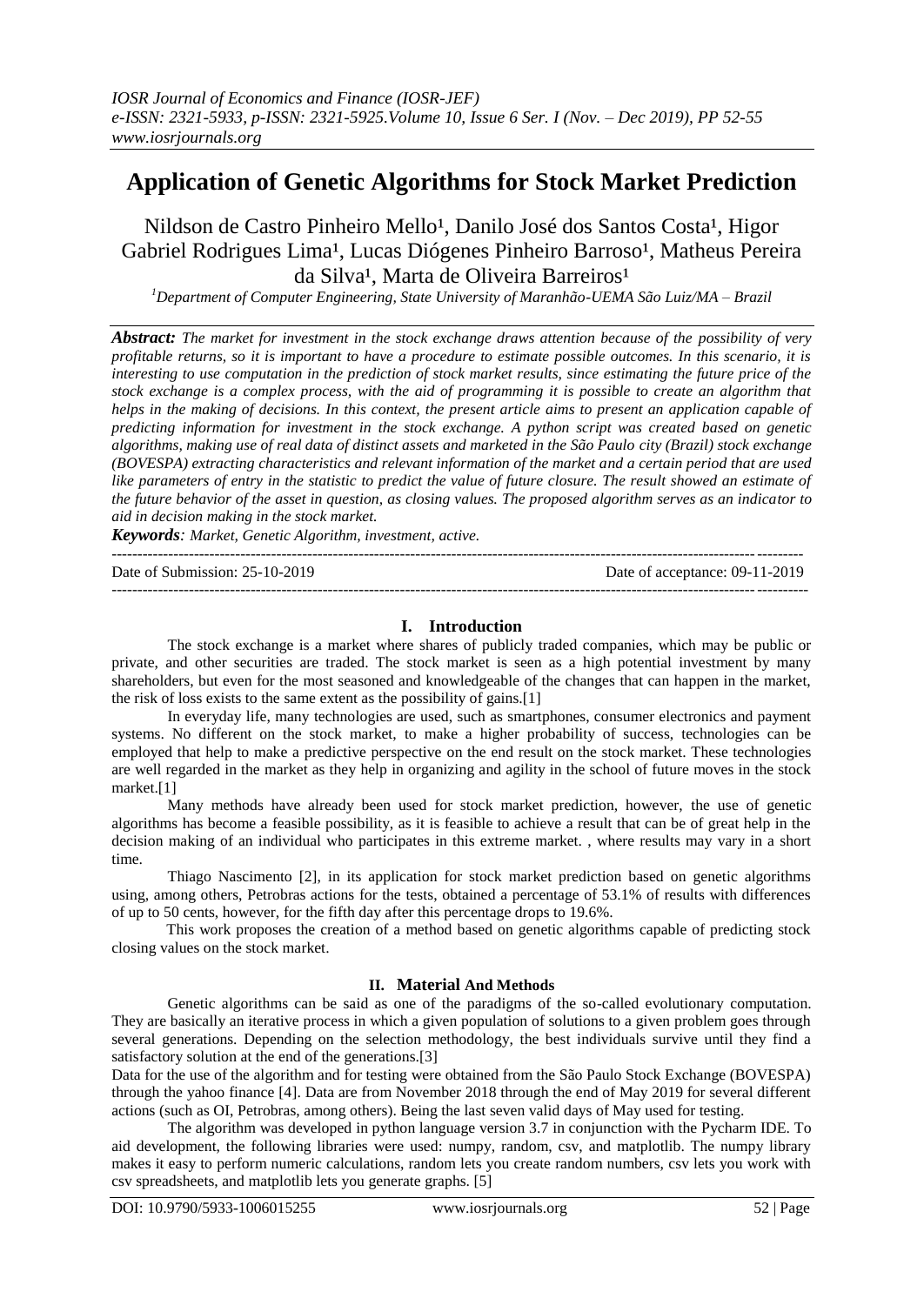The algorithm iterates a population of 100 individuals for 400 generations. Each individual has seven positions with each position being the expected closing value for the respective day (position 0 represents the first day of the forecast, position 1 represents the subsequent day, and so on).

The selection method chosen was selection by ranking, in which the 100 individuals are sorted according to fitness and the crossing occurs by this sort and the next generation is all formed by crossings (similar to sorting by selection) applying mutations according to with the probability.

The mutation method selected is from a single randomly chosen position, its value changed by one of the possible values collected from the base.

The crossover method selected was a single point, where the part preceding this point from parent 1 will be joined to the part following that point from parent 2, forming child 1. The remaining parts are joined together forming child 2. It is After this crossover the mutation may occur depending on the probability employed.

To calculate the fitness of individuals, mathematical concepts used in trend indicators are required [1]. Trend indicators are calculations that exemplify the way the market progresses. The simple moving average (Eq. 1), for example, is a trend indicator whose calculation is simply the sum of prices divided by the number of days. However, the mathematical calculation itself carries with it a difference between the predicted value and the actual value. [2]

$$
mms_n = \frac{\sum_{i=1}^n \text{pre} \varsigma o_i}{n} \tag{1}
$$

where mmsn is the simple moving average and n represents the number of days.

The prediction average (Eq. 2) is calculated from the 25-day moving averages of each database day, as 100 closing values are used, the moving average of each day is calculated, at the end it is divided this value per 100, thus obtaining the prediction mean.

$$
mp_{100} = \frac{\sum_{i=1}^{100} \text{mms}_{25} i}{100} \tag{2}
$$

where mp100 is the 100 day prediction average and mms25i is the 25 day simple moving average of the day i in question.

The individual's fitness is the sum of the differences in modulus of the predicted values and the prediction averages, so the lower the fitness, the better the individual is. A weighting is added for each individual position to prioritize starting positions.

The algorithm output for each execution is a comparative graph between the predicted values and the current values, and a terminal table displaying the error of each prediction. The reference currency used is the BRL (Brazilian Real).

#### **III. Resultand Discussion**

A total of 100 executions were established for evaluation of the proposed algorithm using the OI database [4]. The best results of the proposed algorithm are shown in table 1.

|                    |       |                  | <b>Table 1.</b> Executions with the OI base. |                  |       |         |                  |  |  |
|--------------------|-------|------------------|----------------------------------------------|------------------|-------|---------|------------------|--|--|
| <b>Real Values</b> |       |                  |                                              |                  |       |         |                  |  |  |
| <b>DAY</b>         | DAY 1 | DAY <sub>2</sub> | DAY 3                                        | DAY <sub>4</sub> | DAY 5 | DAY 6   | DAY <sub>7</sub> |  |  |
| <b>VALUE</b>       | 1.49  | 1.49             | 1.53                                         | 1.54             | 1.48  | 1.49    | 1.47             |  |  |
|                    |       |                  | TEST <sub>1</sub>                            |                  |       |         |                  |  |  |
| <b>VALUE</b>       | 1.51  | 1.51             | 1.51                                         | 1.51             | 1.51  | 1.51    | 1.51             |  |  |
| <b>ERROR</b>       | 1.32% | 1.32%            | 1.32%                                        | 1.99%            | 1.99% | 1.32%   | 2.65%            |  |  |
|                    |       |                  | <b>TEST 2</b>                                |                  |       |         |                  |  |  |
| <b>VALUE</b>       | 1.51  | 1.51             | 1.51                                         | 1.51             | 1.51  | 1.51    | 1.51             |  |  |
| <b>ERROR</b>       | 1.32% | 1.32%            | 1.32%                                        | 1.99%            | 1.99% | 1.32%   | 2.65%            |  |  |
|                    |       |                  | <b>TEST 3</b>                                |                  |       |         |                  |  |  |
| <b>VALUE</b>       | 1.51  | 1.51             | 1.51                                         | 1.51             | 1.51  | 1.51    | 1.51             |  |  |
| <b>ERROR</b>       | 1.32% | 1.32%            | 1.32%                                        | 1.99%            | 1.99% | 1.32%   | 2.65%            |  |  |
|                    |       |                  | TEST <sub>4</sub>                            |                  |       |         |                  |  |  |
| <b>VALUE</b>       | 1.51  | 1.49             | 1.51                                         | 1.51             | 1.49  | 1.51    | 1.49             |  |  |
| <b>ERROR</b>       | 1.32% | $0.0\%$          | 1.32%                                        | 1.99%            | 0.67% | 1.32%   | 1.34%            |  |  |
|                    |       |                  | TEST <sub>5</sub>                            |                  |       |         |                  |  |  |
| <b>VALUE</b>       | 1.49  | 1.52             | 1.51                                         | 1.51             | 1.51  | 1.49    | 1.49             |  |  |
| <b>ERROR</b>       | 0.0%  | 1.97%            | 1.32%                                        | 1.99%            | 1.99% | $0.0\%$ | 1.34%            |  |  |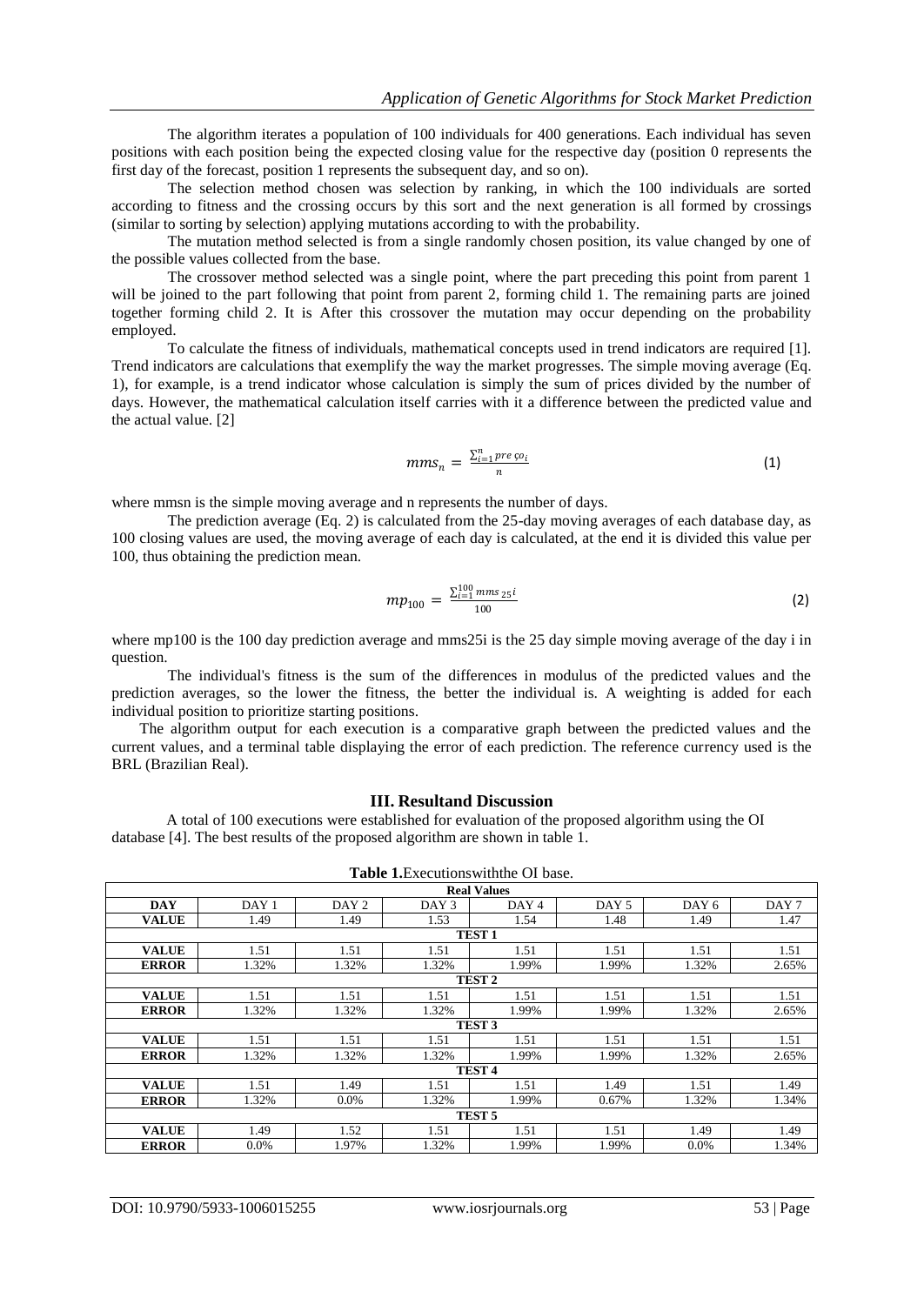It is noticeable that the proposed algorithm was able to approximate the actual value of the action, and thus, the percentage error (Eq. 3) for this action was significantly low, even reaching the value of closing the day, in certain executions.

$$
\%error = \frac{|approx -exact|}{exact} * 100 \tag{3}
$$

For the database used in the period in question, the prediction average was 1.5055 BRL. Analyzing the output graphs shows that the results are very close to the prediction mean, however, the mathematical calculation itself carries an error in relation to the actual value of the stock closing. Thus, during the tests there were no results in which all predicted values were equal to the actual ones.

To evaluate the proposed algorithm in values above 20 reais, we used the Petrobras database, in the same interval of days and with the same number of executions (total of 100), in order to evaluate the best closing values. The top ten results for this database are presented in table 2.

| <b>Real Values</b> |                  |                  |       |                   |       |                  |       |  |  |
|--------------------|------------------|------------------|-------|-------------------|-------|------------------|-------|--|--|
| <b>DAY</b>         | DAY <sub>1</sub> | DAY <sub>2</sub> | DAY 3 | DAY 4             | DAY 5 | DAY <sub>6</sub> | DAY 7 |  |  |
| <b>VALUE</b>       | 25.84            | 26.14            | 26.24 | 26.80             | 26.50 | 26.15            | 25.55 |  |  |
| TEST <sub>1</sub>  |                  |                  |       |                   |       |                  |       |  |  |
| <b>VALUE</b>       | 26.00            | 26.08            | 26.08 | 25.88             | 26.03 | 26.08            | 25.93 |  |  |
| <b>ERROR</b>       | 0.62%            | 0.23%            | 0.61% | 3.55%             | 1.81% | 0.27%            | 1.47% |  |  |
| TEST <sub>2</sub>  |                  |                  |       |                   |       |                  |       |  |  |
| <b>VALUE</b>       | 26.08            | 26.03            | 26.03 | 26.03             | 26.08 | 26.05            | 25.80 |  |  |
| <b>ERROR</b>       | 0.92%            | 0.42%            | 0.81% | 2.96%             | 1.61% | 0.38%            | 0.97% |  |  |
|                    |                  |                  |       | TEST <sub>3</sub> |       |                  |       |  |  |
| <b>VALUE</b>       | 26.05            | 26.08            | 26.08 | 26.05             | 26.03 | 26.08            | 26.35 |  |  |
| <b>ERROR</b>       | 0.81%            | 0.23%            | 0.61% | 2.88%             | 1.81% | 0.27%            | 3.04% |  |  |
| TEST <sub>4</sub>  |                  |                  |       |                   |       |                  |       |  |  |
| <b>VALUE</b>       | 26.03            | 26.03            | 26.03 | 26.03             | 26.05 | 25.80            | 26.03 |  |  |
| <b>ERROR</b>       | 0.73%            | 0.42%            | 0.81% | 2.96%             | 1.73% | 0.97%            | 1.84% |  |  |
|                    |                  |                  |       | TEST <sub>5</sub> |       |                  |       |  |  |
| <b>VALUE</b>       | 26.03            | 26.05            | 26.00 | 26.03             | 26.08 | 26.03            | 26.05 |  |  |
| <b>ERROR</b>       | 0.73%            | 0.35%            | 0.92% | 2.96%             | 1.61% | 0.46%            | 1.92% |  |  |
|                    |                  |                  |       | TEST <sub>6</sub> |       |                  |       |  |  |
| <b>VALUE</b>       | 26.08            | 26.03            | 26.00 | 25.88             | 26.03 | 26.05            | 26.35 |  |  |
| <b>ERROR</b>       | 0.92%            | 0.42%            | 0.92% | 3.55%             | 1.81% | 0.38%            | 3.04% |  |  |
|                    |                  |                  |       | TEST <sub>7</sub> |       |                  |       |  |  |
| <b>VALUE</b>       | 26.00            | 26.08            | 26.00 | 25.88             | 26.05 | 25.93            | 26.05 |  |  |
| <b>ERROR</b>       | 0.62%            | 0.23%            | 0.92% | 3.55%             | 1.73% | 0.85%            | 1.92% |  |  |
|                    |                  |                  |       | TEST <sub>8</sub> |       |                  |       |  |  |
| <b>VALUE</b>       | 26.08            | 26.03            | 26.03 | 26.03             | 26.08 | 25.93            | 26.03 |  |  |
| <b>ERROR</b>       | 0.92%            | 0.42%            | 0.81% | 2.96%             | 1.61% | 0.85%            | 1.84% |  |  |
|                    |                  |                  |       | TEST <sub>9</sub> |       |                  |       |  |  |
| <b>VALUE</b>       | 26.08            | 26.03            | 26.00 | 26.03             | 26.03 | 25.93            | 26.35 |  |  |
| <b>ERROR</b>       | 0.92%            | 0.42%            | 0.92% | 2.96%             | 1.81% | 0.85%            | 3.04% |  |  |
| <b>TEST 10</b>     |                  |                  |       |                   |       |                  |       |  |  |
| <b>VALUE</b>       | 26.00            | 26.03            | 26.00 | 25.88             | 26.08 | 25.80            | 25.80 |  |  |
| <b>ERROR</b>       | 0.62%            | 0.42%            | 0.92% | 3.55%             | 1.61% | 0.97%            | 0.97% |  |  |

**Table 2.**Executionswiththe Petrobras base.

The prediction average in this period was 26.1164 BRL and the algorithm sought to minimize the error in relation to this value, but the prediction average itself is very far from the correct one, finding up to 90 cents of difference between the predicted and the real value.

Table 2 shows that for the first 3 days the percentage errors are below 1% and from day 4 the error tends to increase. Through the sample variance formula (Eq. 4) applied to the results of table 2 we arrived at the data presented in table 3.

where  $\sigma^2$  is the sample variance, *n*isthenumber of samples (in the case, 10) and  $\bar{x}$  representes the arithmetic mean of the predicted values.

| <b>Table 3.</b> Sallible valiance. |                  |                  |          |                  |        |        |                  |
|------------------------------------|------------------|------------------|----------|------------------|--------|--------|------------------|
| <b>Real Values</b>                 |                  |                  |          |                  |        |        |                  |
| DAY                                | DAY <sub>1</sub> | DAY <sub>2</sub> | DAY 3    | DAY <sub>4</sub> | DAY 5  | DAY 6  | DAY <sub>7</sub> |
|                                    | 26.043           | 26.047           | 26.04    | 25.972           | 26.054 | 25.968 | 26.074           |
| $\sigma^2$                         | 0.001141         | 0.0005           | 0.000925 | 0.00567          | 0.0005 | 0.0103 | 0.0404           |
|                                    |                  | $\Omega$         |          |                  | 04     | 16     | 44               |

**Table 3.** Sample variance.